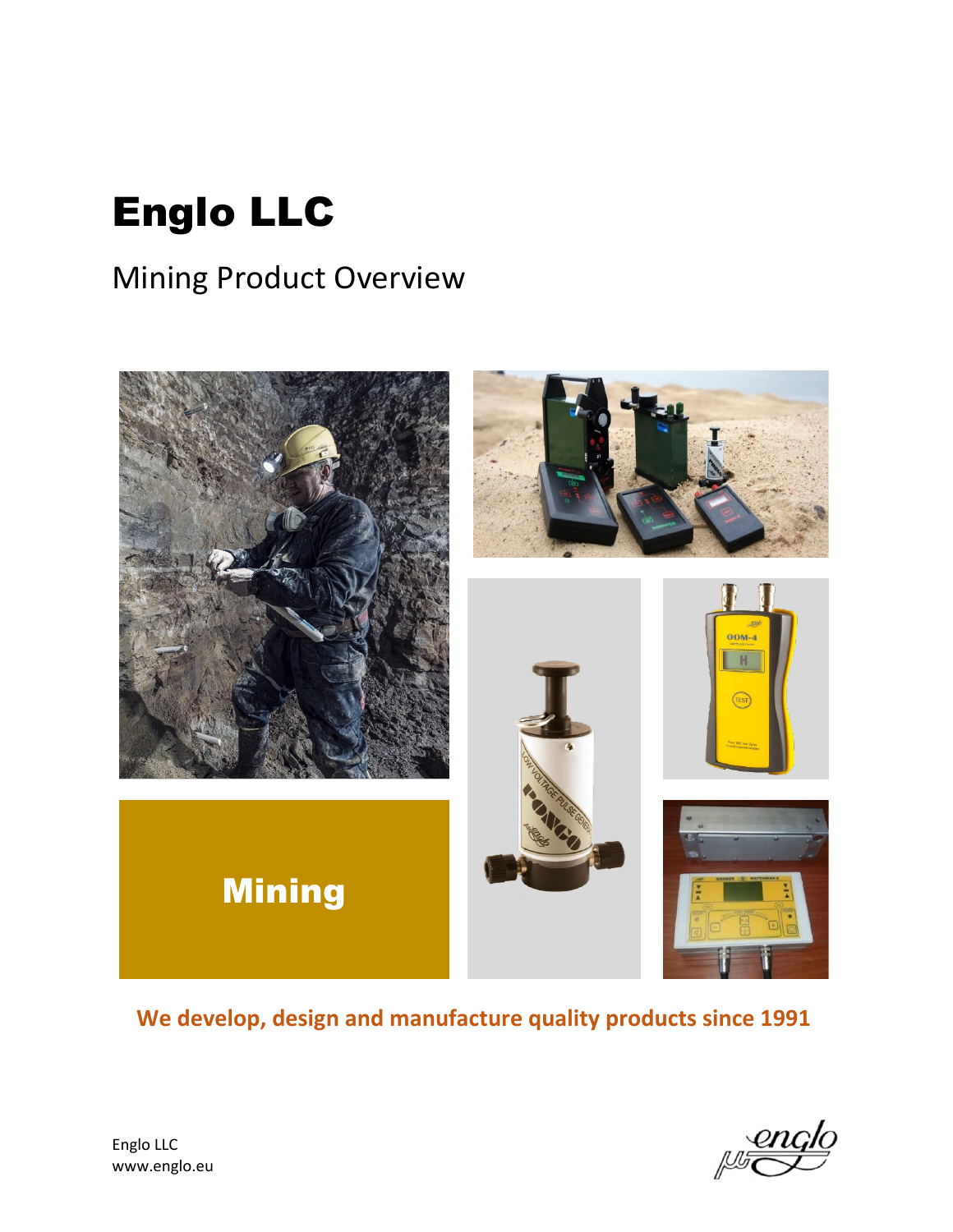# **Contents**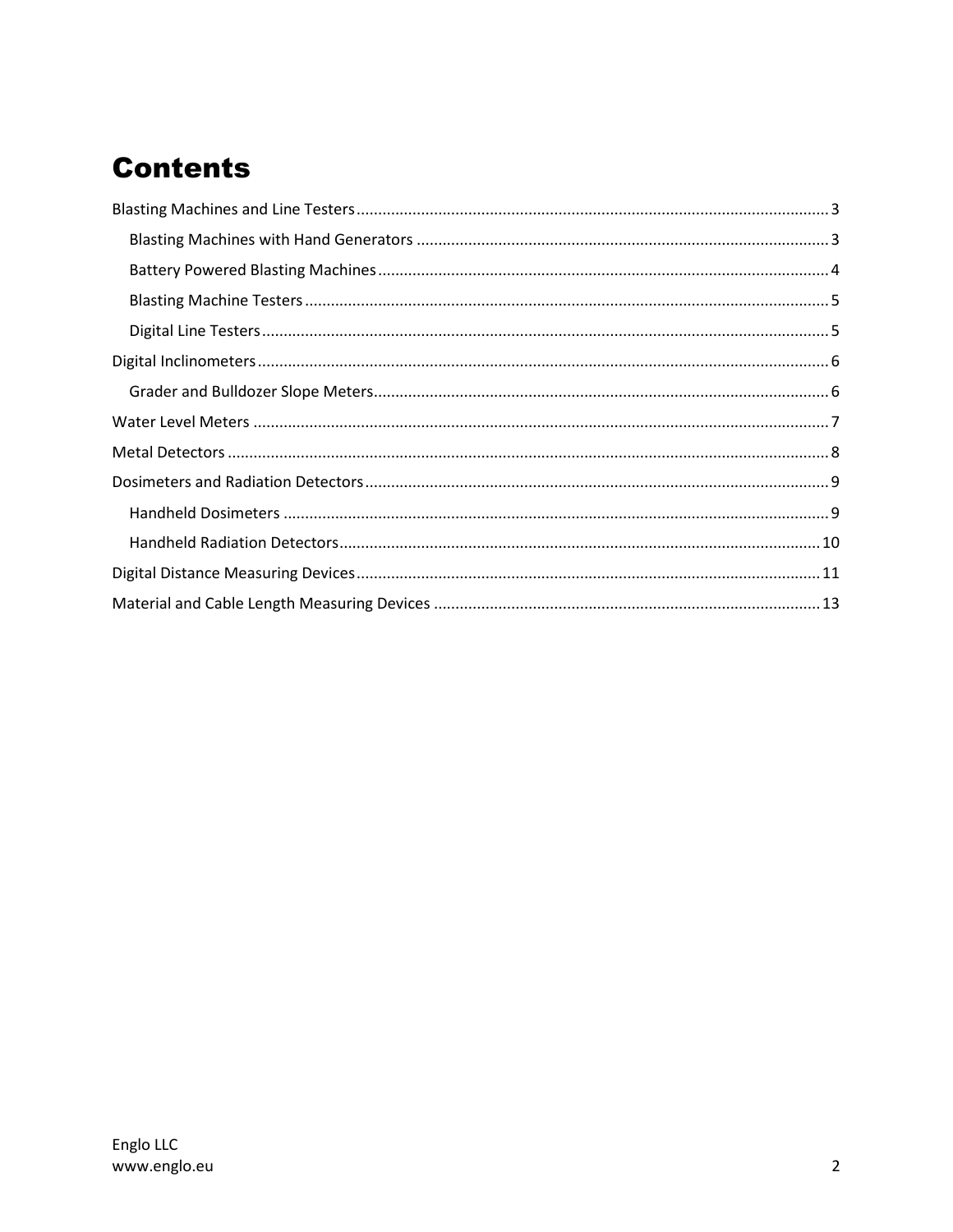# <span id="page-2-0"></span>Blasting Machines and Line Testers

Englo develops, designs and manufactures a wide range of blasting machines and digital line testers for use in mining, military, civil and road construction and other applications.

Many Englo blasting machines come with built-in line testers that eliminate the need for a stand-alone ohmmeter, but stand-alone line testers are available as well.

Both integrated and separate line testers verify the detonator line resistance to identify short circuits, breaks in the blasting line or circuits with excessive resistance prior to the blast. This technology virtually eliminates misfires caused by detonator wiring problems, which is one of the leading causes of blast related injuries. For safety reasons, the line tester current is limited to 1mA.

Most of the products include output pulse tail cutting to limit the impulse to 4ms and quench the remaining capacitor charge. These safety features are necessary to eliminate potential secondary explosions of the flammable dust generated during the blast.

The blasting machines are portable, compact and lightweight, and can easily be operated by a single person.

The blasting machines can include hand generators or can be battery powered.

All Englo blasting machines are rated IP65 under the international IEC 60529 standard and are splash and dust proof.

### <span id="page-2-1"></span>**Blasting Machines with Hand Generators**

By using hand generators the operator does not have to consider the quality and shelf life of a battery.

The blasting machines with hand generators support various firing voltages and come with various feature sets.

**As a new feature there is the digital ohmmeter used in ERNA-5.**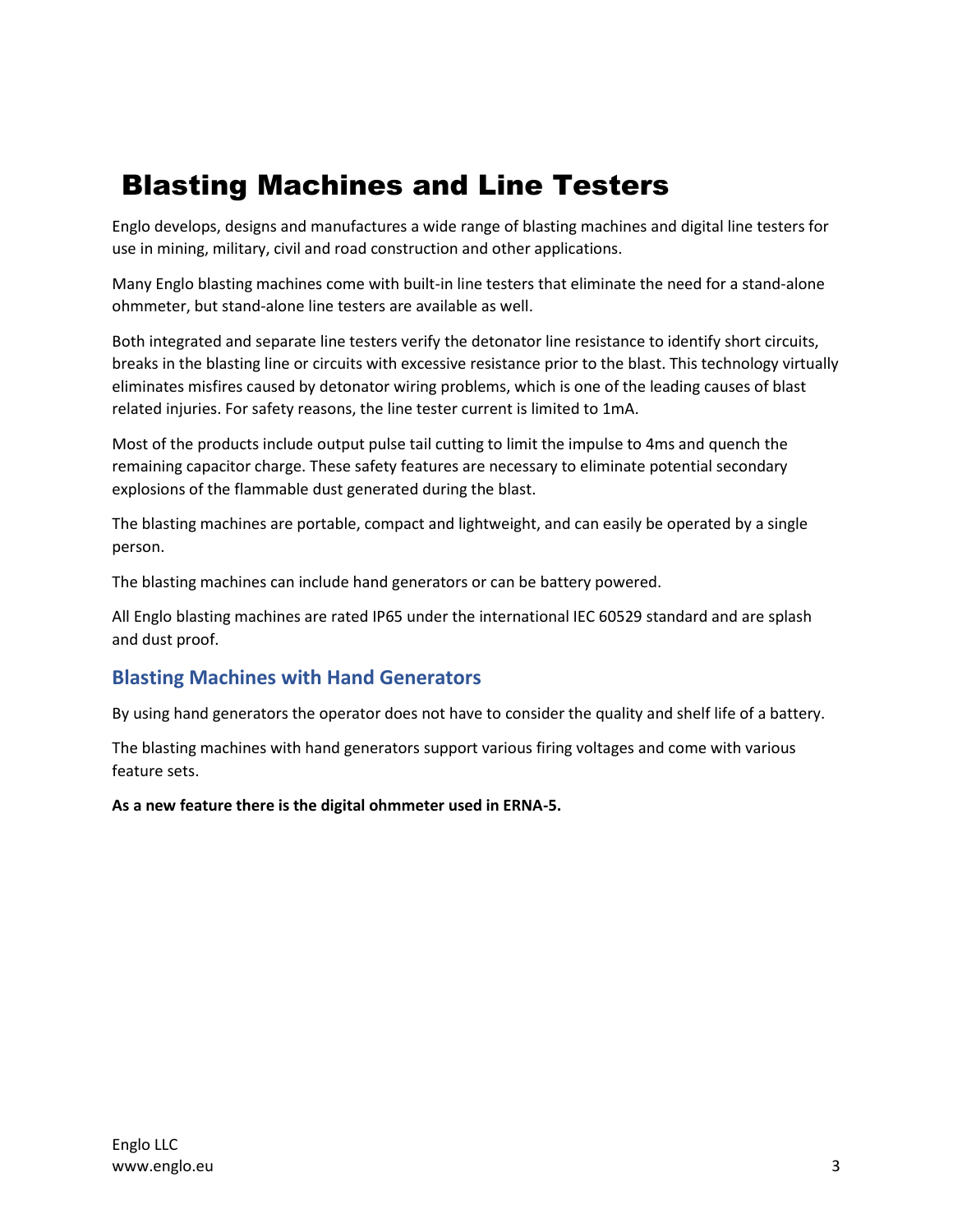#### **PONGO**: **Push-Button Blasting Machine**

- Low energy blasting machine
- Push-button immediate firing impulse generation
- Supports blasting of up to two Class 1 detonators in series, with up to 120m total line length
- Ultra-lightweight

#### **ERNA-3**: **Hand Cranked Blasting Machine With Line Continuity Tester**

- Medium energy blasting machine
- Built-in line tester with two color LED

#### **BART-1**: **Hand Cranked Blasting Machine With Line Continuity Tester**

- Medium energy blasting machine
- Built-in line tester with two color LED
- Short 4ms output pulse
- Certified according to EN 13763-26

#### **ERNA-4**: **Hand Cranked Blasting Machine With Line Tester**

- Medium energy blasting machine
- Built-in line tester with selectable Class 1, 2 or 3 line resistance settings
- 3 two color LEDs for line resistance
- Short 4ms output pulse

#### **ERNA-5**: **Hand Cranked Blasting Machine With Digital Ohmmeter**

- Medium energy blasting machine
- Built-in ohmmeter with digital 0-999  $\Omega$ reader
- Short 4ms output pulse

#### **BART-2 and BART-2AS**: **Hand Cranked High Energy Blasting Machine**

- High-energy blasting machine
- Mechanical safety block engaged during connecting and loading the line
- Plastic details manufactured from antistatic plastics to avoid static electrical charge accumulation (BART-2AS)
- Removable crank handle
- Certified according to EN 13763-26

| <b>Product</b>  | Weight (kg) | Voltage (V) | Energy (J) | Line $(\Omega)$ | Size (mm)                  |
|-----------------|-------------|-------------|------------|-----------------|----------------------------|
| <b>PONGO</b>    | 0.15        | 11.5        | 0.03       | 11              | $\varnothing$ 32, L= 95    |
| ERNA-3          |             | 440         | 6.6        | 380             |                            |
| <b>ERNA-4</b>   | 0.8         | 560         | 12.8       | 500             | $142 \times 125 \times 45$ |
| ERNA-5          |             | 560         | 12.8       | 500             |                            |
| <b>BART-1</b>   | 1.3         | 900         | 9.3        | 700             |                            |
| <b>BART-2</b>   | 1.4         | 1250        | 88.0       | 1000            | $200 \times 143 \times 55$ |
| <b>BART-2AS</b> | 1.4         | 1250        | 88.0       | 1000            |                            |

### <span id="page-3-0"></span>**Battery Powered Blasting Machines**

Englo battery powered blasting machines are compact and ultra-lightweight and come with built-in line testers.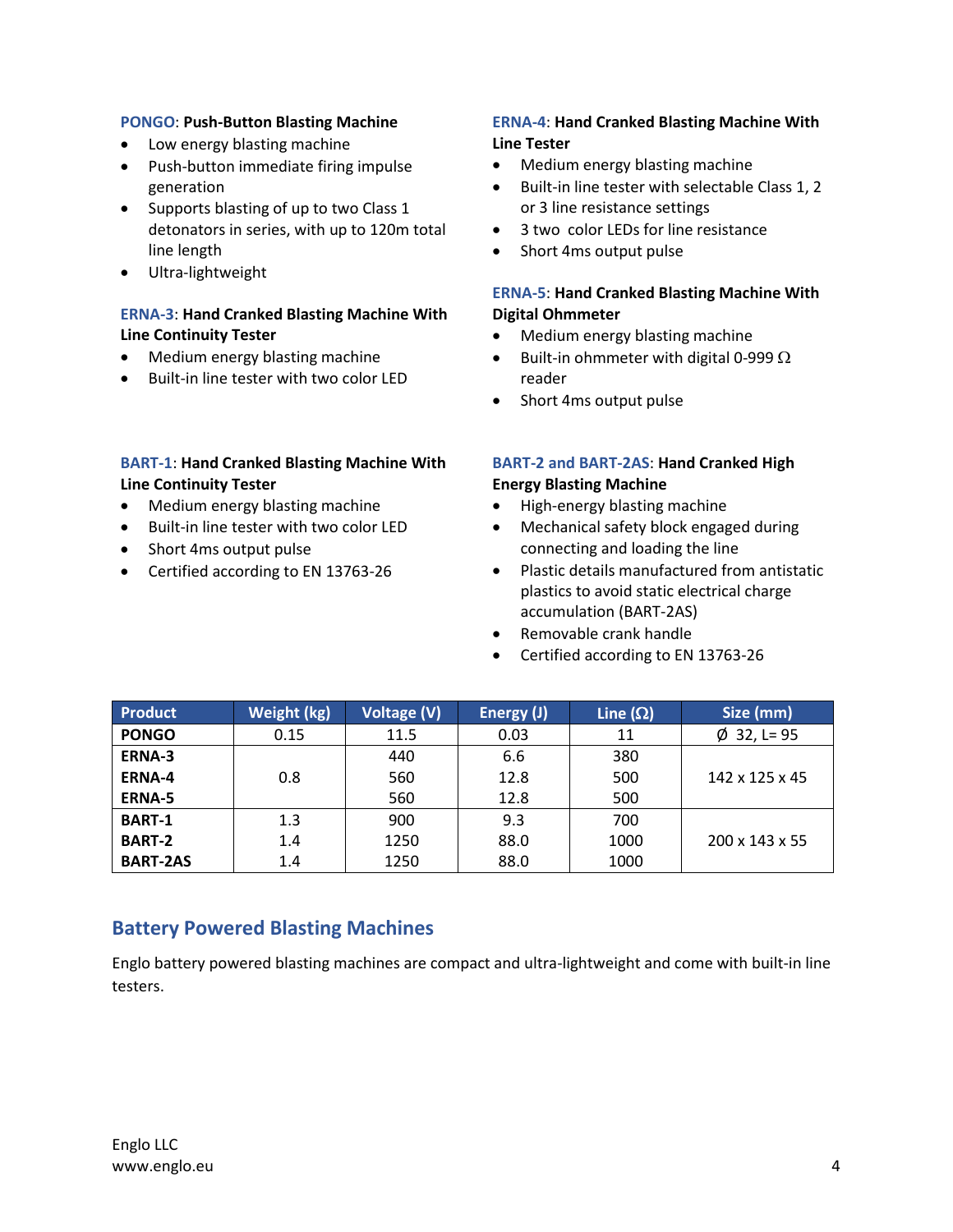#### **GUERILLA**: **Blasting Machine With Line Continuity Tester**

- **•** Lightweight
- Medium energy blasting machine
- Built-in line tester with two color LED
- Battery level indicator LED

#### **MARS-3**: **Blasting Machine With Digital Line Tester**

- $\bullet$  Built-in line tester with digital 0-999 Ω reader
- Capacity level indicator LED
- Short 4ms output pulse

#### **MARS-2**: **Blasting Machine with Digital Line Tester**

- Lightweight
- Medium energy blasting machine
- Built-in line tester with digital 0-1999  $\Omega$ reader
- Battery level indicator LED
- Short 4ms output pulse

| <b>Product</b>  | Weight (kg) | Voltage (V) | Energy (J) | Line $(\Omega)$ | Size (mm)                  |
|-----------------|-------------|-------------|------------|-----------------|----------------------------|
| <b>GUERILLA</b> | 0.3         | 250         | 2.1        | 150             | 170 x 82 x 34              |
| <b>MARS-2</b>   | 0.5         | 440         | 6.6        | 380             | $200 \times 100 \times 50$ |
| <b>MARS-3</b>   | 0,34        | 500         | 8,5        | 450/180/36      | 170 x 88 x 33              |

### <span id="page-4-0"></span>**Blasting Machine Testers**

The blasting machine tester VIGOR is designed for testing the impulse energy of Englo's blasting machines. The tester can be used in both indoor and outdoor conditions.

VIGOR can be customized for the specific blasting machine or blasting machine family that is being tested.

VIGOR doesn`t need any batteries and is ready for immediate operation.

| <b>Product</b> | Weight (kg) | <b>Power</b><br>supply | <b>Protection</b><br>level of<br>tester case | <b>Operating</b><br>temperature<br>(°C)              | Size (mm)     |
|----------------|-------------|------------------------|----------------------------------------------|------------------------------------------------------|---------------|
| <b>VIGOR</b>   | 0.26        | No batteries<br>needed | <b>IP67</b>                                  | $-15$ to $+50$ ,<br>at 100 %<br>relative<br>humidity | 170 x 88 x 33 |

### <span id="page-4-1"></span>**Digital Line Testers**

Englo digital line testers can be used in conjunction with the blasting machines that do not already include a built-in line tester. The line testers are designed for safe testing of electric detonator lines or sections and the connecting cables.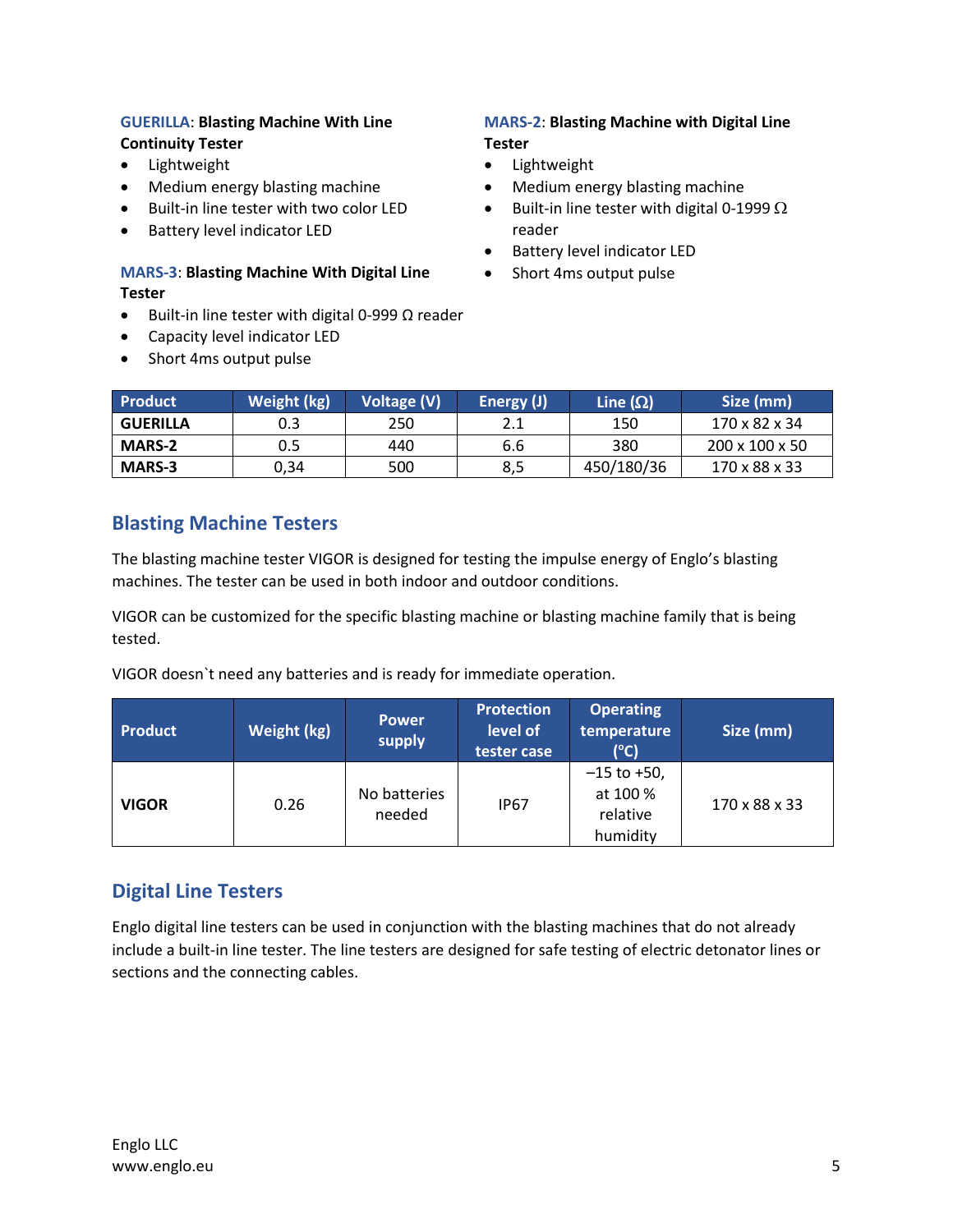The line tester accurately measures the line resistance over the full range between 0 to 1999  $\Omega$  and includes an LCD screen that displays the readout. Momentary and also continuous measurement modes are available.

The continuous mode is initiated releasing the TEST button after 10 seconds and it lasts indefinitely. This is useful in situations where the detonator line can be affected for some time prior to the actual blasting moment, such as intentional covering of blasting charges.

For safety reasons, the line tester current is limited to 1mA. The products are battery powered.

Englo digital line testers are rated IP65 under the international IEC 60529 standard and are splash and dust proof.

#### **OOM-4**: **Digital Line Tester**

- Highly accurate
- Full-range numeric line resistance measurement with display
- Continuous and button-based measurement modes

| <b>Product</b> | Weight (kg) | Range $(\Omega)$ | <b>Resolution</b><br>(%) | Max line<br>resistance<br>current (mA) | Size (mm)     |
|----------------|-------------|------------------|--------------------------|----------------------------------------|---------------|
| OOM-4          | 0.23        | 0-1999           | $+/-0.5$                 |                                        | 140 x 69 x 34 |

# <span id="page-5-0"></span>Digital Inclinometers

Englo's product portfolio includes a number of different surface slope measuring devices or digital inclinometers to measure the slope or angle of roads, floors, pipes and other objects or surfaces with inclination.

The inclinometers are compact and easy to use. Handheld products, and products mounted to graders and bulldozers are available.

Englo's digital inclinometers are rated IP65 under the international IEC 60529 standard and are splash and dust proof.

### <span id="page-5-1"></span>**Grader and Bulldozer Slope Meters**

Englo offers products for a wide range of graders and bulldozers to regulate and control surface slope.

The devices come with two separate units – slope sensor with signal precision amplifier and slope measuring and control unit – that are connected by a flexible cable. The slope sensor unit is connected to the grader blade or bulldozer bucket and the slope measuring and control unit is attached to the window of the cabin, allowing the operator to view the measurement results and alarms directly from the cabin.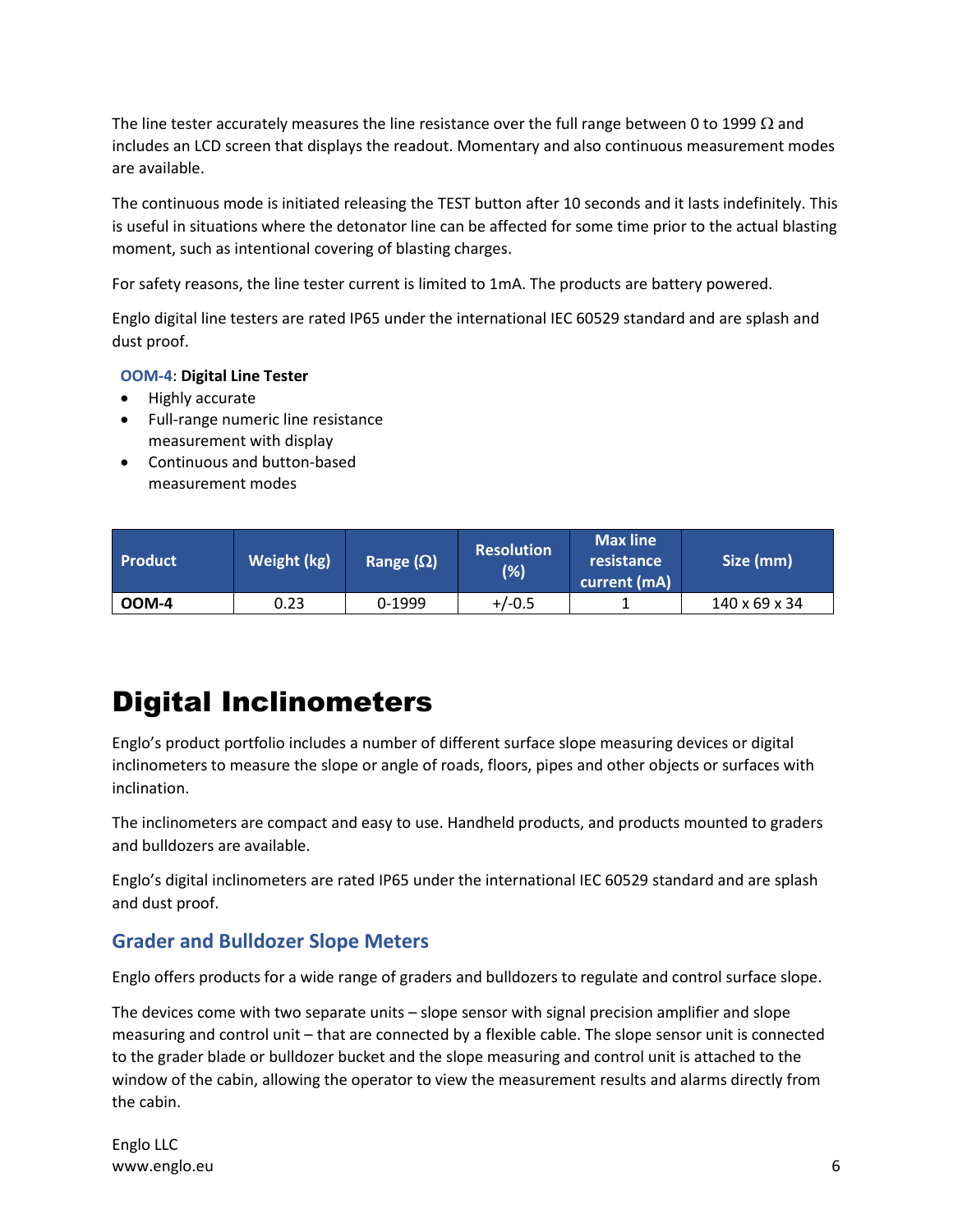The products allow the operator to keep the blade or bucket slope at a desired angle with the aid of sound and light signals. Additionally, the devices allow the operator to measure slope of an existing surface by lowering the blade of the grader or the bucket of the bulldozer to the desired surface location and then taking the measurement.

Englo's grader and bulldozer slope meters are rated IP65 under the international IEC 60529 standard and are splash and dust proof. The sensor units are rated IP68.

#### **GRADER WATCHMAN-2**: **Grader Slope Meter**

- Wide slope measuring range
- Alarms and signals to help keep the blade slope at desired angle
- Measurement with display
- Measurement results and alarms can be viewed directly from the cabin during operation
- Can be used during construction or to measure slope of existing surfaces

#### **DOZER WATCHMAN**: **Bulldozer Slope Meter**

- Wide slope measuring range
- Alarms and signals to help keep the bucket slope at desired angle
- Measurement with display
- Measurement results and alarms can be viewed directly from the cabin during operation Can be used during construction or to

measure slope of existing surfaces

| <b>Product</b>                     | <b>Operating</b><br>Angle (°) | <b>Digital Display</b><br>Max Angle (°) | Accuracy (°) | <b>Sensitivity to</b><br><b>longitudinal</b><br>slope | <b>Impact</b><br>Resistance (g) |
|------------------------------------|-------------------------------|-----------------------------------------|--------------|-------------------------------------------------------|---------------------------------|
| <b>GRADER</b><br><b>WATCHMAN-2</b> | $+/- 30$                      | $+/- 10$                                | $+/-0.1$     | 0.1% slope to<br>$45^\circ$                           | 10,000                          |
| <b>DOZER</b><br><b>WATCHMAN</b>    | $+/- 30$                      | $+/- 10$                                | $+/-0.1$     | 0.1% slope to<br>$45^\circ$                           | 10,000                          |

### <span id="page-6-0"></span>Water Level Meters

Englo provides portable groundwater level meters to determine the groundwater level in bores and wells.

The water level meters are compact, lightweight and easy to use. The body of the device includes the electronics. The body is fastened to a measuring tape with a connector. A 30m measuring tape is included with the product but any measuring tape or cable can be used. Once the sensor reaches the water level, it sounds a signal to notify the user.

The groundwater level measuring devices are rated IP65 under the international IEC 60529 standard and are splash and dust proof.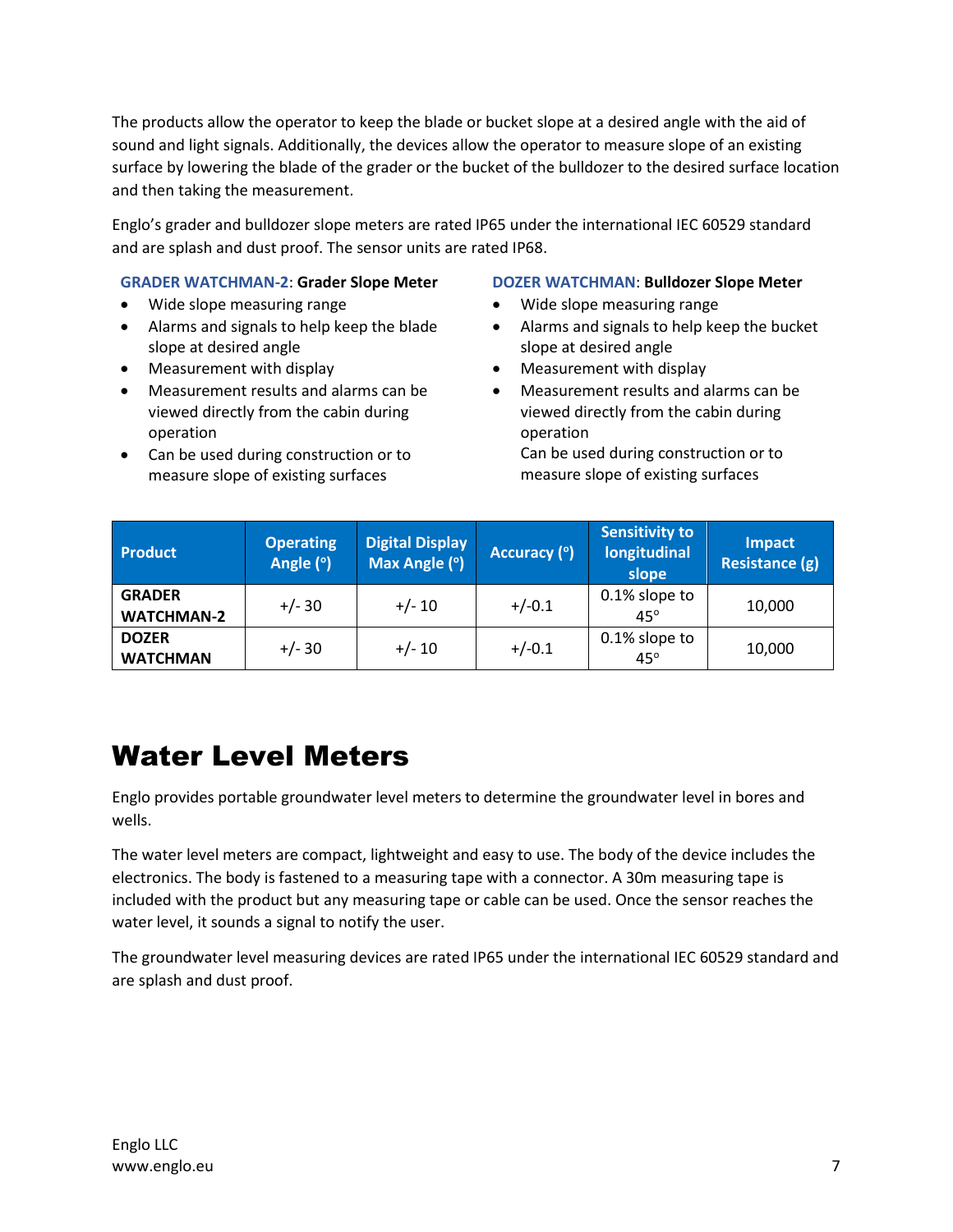#### **SOND-2M**: **Groundwater Level Meter**

- Compact
- Measures any groundwater level depth (for >30m a different measuring tape is needed)
- Audible notification signal

| <b>Product</b> | Weight (g) | Measurement Measurement<br>Unit (cm) | Accuracy (cm) | <b>Dimensions (mm)</b> |
|----------------|------------|--------------------------------------|---------------|------------------------|
| SOND-2M        | 151        |                                      | $+/-1$        | 32 x 235               |

## <span id="page-7-0"></span>Metal Detectors

Englo develops, designs and manufactures lightweight handheld metal detectors.

These detectors can be used as metal detectors for accurate search of people and hand luggage control in the airports, ports and other public institutions. They can also be used for precise positioning of cables, wires and pipes in walls and concrete, or to search for metal objects lost in sand and other materials. Different types of metals can be detected.

All Englo's metal detectors are rated IP65 under the international IEC 60529 standard and are splash and dust proof.

### **MINION-1 and MINION-2**: **All-Purpose Handheld Metal Detector**

- Handheld
- Highly accurate
- Lightweight
- 3 sensitivity ranges with automatic adjust
- LED, vibration or sound-based detection indicator
- LED-based battery charge indicator

#### **METO-7**: **Ground Search Handheld Metal Detector**

- Handheld
- 3 sensitivity ranges with range regulator
- LED, vibration or sound-based detection indicator
- Coil to cover larger surface area
- Short or long handle

| <b>Product</b>                     | Weight (g) | <b>Detection</b><br>distance for<br>3g gold ring<br>(cm) | <b>Detection</b><br>distance for<br>8x8cm metal<br>plate (cm) | <b>Metals</b><br><b>Detected</b> | Size (mm)                   |
|------------------------------------|------------|----------------------------------------------------------|---------------------------------------------------------------|----------------------------------|-----------------------------|
| <b>MINION-1</b><br><b>MINION-2</b> | 319<br>300 | 9.5                                                      | 19                                                            | Magnetic<br>and non-<br>magnetic | 375 x 55 x 30               |
| METO-7                             | 720        | 8                                                        | 31                                                            | Magnetic<br>and non-<br>magnetic | $\phi$ 250 coil<br>diameter |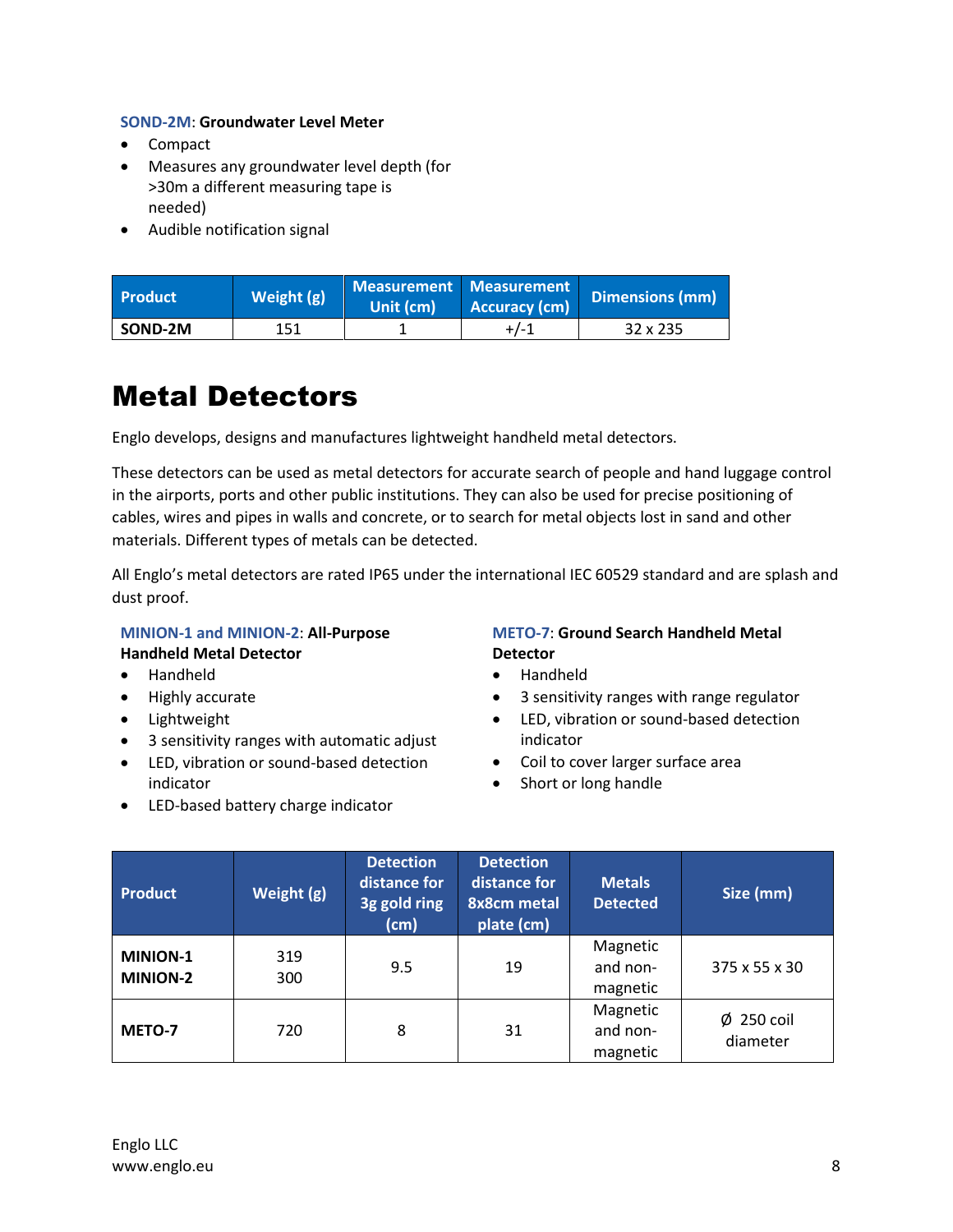# <span id="page-8-0"></span>Dosimeters and Radiation Detectors

Englo develops, designs and manufactures a wide range of digital dosimeters and radiation detectors that can be used to detect alpha  $(\alpha)$  and beta ( $\beta$ ) particles, gamma ( $\gamma$ ) rays and X-rays and radon (Rn).

Even though  $\gamma$  rays can be most prevalent in the contaminated environment, as they have tremendous penetrating power and would require several inches of dense material (like lead) to shield them,  $\alpha$  and  $\beta$ particles can be equally, or even more, harmful to the human body, especially when inhaled or taken in with food and water. Therefore, depending on the situation and source of the radioactivity, the capability to measure all three types of radiation is important and lifesaving.

Englo radiation detectors can also detect radon (Rn). Rn is gaseous under normal conditions and can easily be inhaled. It is often the single largest contributor to an individual's background radiation dose.

Englo's dosimeters and radiation detectors can be used in professional applications for survey and monitoring, including construction, mining, military, oil and gas exploration, nuclear sites and hospital radiology departments, and they are also ideal for personal use to determine whether there are hazardous materials in cellars, walls, or anywhere in the surrounding environment.

Englo's products are easy to use and are they are highly radiation sensitive. Depending on the product, different types of radiation can be monitored and detected. Clip-on and handheld devices, or systems that can be mounted to doorframes, indoor/outdoor walls or vehicles are available.

The versatility of the product portfolio makes them suitable for different customer requirements. For instance, Englo's products were widely used in Japan after the 2011 Fukushima nuclear disaster, but they can also be used by civilians or professionals to determine levels of radioactivity in user's everyday or work environment.

### <span id="page-8-1"></span>**Handheld Dosimeters**

Englo's handheld personal dosimeters include a clip to fasten the device to the user's clothing and allow the measurement to be taken over a longer period of time, for instance for a duration of the time spent in a potentially hazardous environment.

The dose equivalent (dose) and dose equivalent rate (dose rate) with corresponding time and date are displayed on the device's LCD display. A silent and/or audible alarm alerts the user if the radiation dose or rate exceeds the programmable threshold level. An additional alarm indicates if the device battery is running low.

The measurement data is stored in the device memory and can later be transferred to a computer via Bluetooth interface.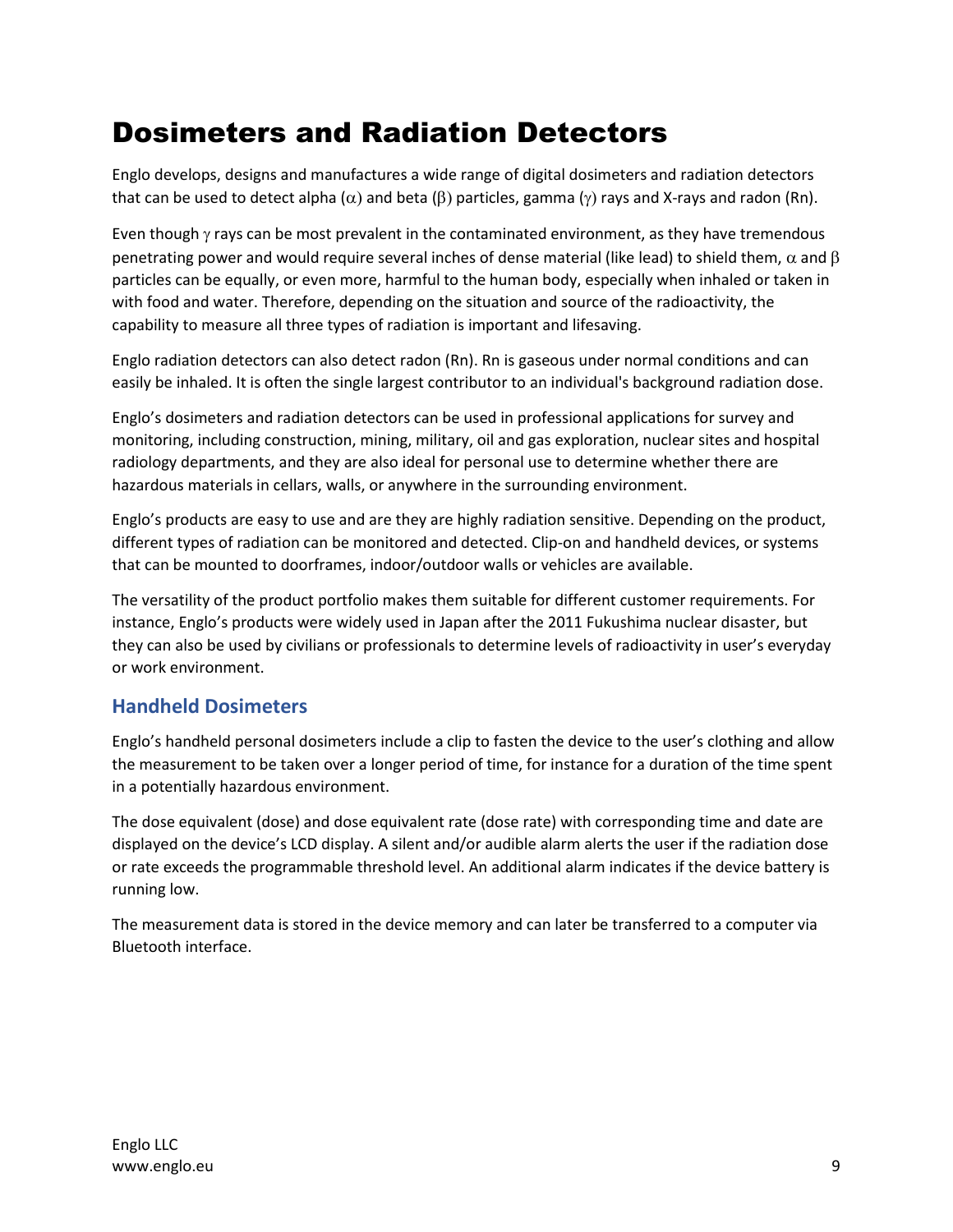#### **NOVA-3b**: **Personal Gamma, X-Ray Radiation Dosimeter and Radiation Detector**

- Handheld or clip-on
- Lightweight
- Monitors and detects  $\gamma$  or X-Ray dose equivalent and dose equivalent rate
- Audible alarm with adjustable radiation dose and level threshold
- Stores data separately for individual users
- Data displayed as easy to read graphs
- Bluetooth interface

| <b>Product</b> | <b>Weight</b><br>(g) | Type of<br>Radiation | <b>Max</b><br><b>Dose</b><br>(µSv) | <b>Dose</b><br><b>Accuracy</b><br>(µSv) | <b>Max</b><br><b>Dose</b><br>Rate<br>$(\mu Sv/h)$ | <b>Dose</b><br>Rate<br><b>Accuracy</b><br>$(\mu Sv/h)$ | Size (mm)     |
|----------------|----------------------|----------------------|------------------------------------|-----------------------------------------|---------------------------------------------------|--------------------------------------------------------|---------------|
| NOVA-3b        | 105                  | $\gamma$             | 9,999,999                          |                                         | 99,999.9                                          | 0.1                                                    | 195 x 58 x 18 |

### <span id="page-9-0"></span>**Handheld Radiation Detectors**

Englo's handheld radiation detectors are lightweight and easy to use. They are good companions when visiting areas with possible threat of radiation. The devices are very sensitive and can detect even small sources of radiation.

Visual and audible alarms alert the user immediately if the radiation dose rate exceeds the programmable threshold level. Each detected event is accompanied by a beep sound; a full alarm is sound for higher radiation levels. An LCD display is programmed to display the dose equivalent rate or number of radiation pulses in CPM.

The handheld radiation detectors have a precision mode for longer and more accurate measurement per location.

For some devices the collected data is stored in the device memory and can later be transferred to a computer via USB interface.

Both personal and professional devices are available.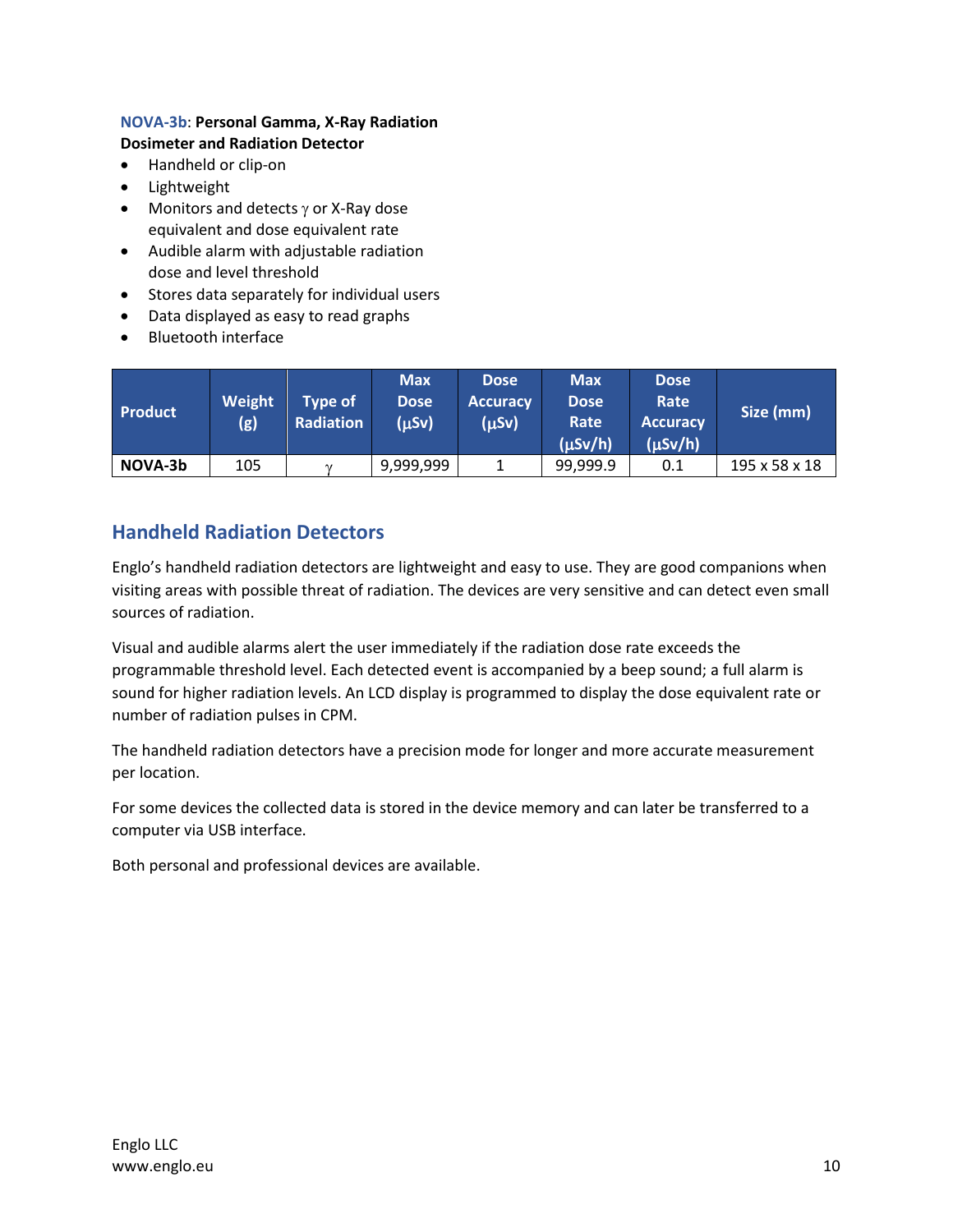#### **RADON-3**: **Handheld Alpha, Beta, Gamma, X-Ray Radiation Detector**

- Highly accurate
- Lightweight
- Measures and detects  $\alpha$ ,  $\beta$ ,  $\gamma$  and X-ray radiation
- LCD displays alarms and dose equivalent rate ( $\mu$ Sv/h) or pulse frequency (CPM)
- Audible beeps for radiation detection events with full alarm for  $>10 \mu$ Sv/h dose equivalent rate
- **•** Precision measurement mode
- Setup and control by a single button

#### **RADON-4**: **Handheld Alpha, Beta, Gamma, X-Ray Radiation and Radon Detector**

- Highly accurate
- Lightweight
- Measures and detects  $\alpha$ ,  $\beta$ ,  $\gamma$  and X-Ray radiation and Rn
- LCD displays alarms and equivalent dose rate ( $\mu$ Sv/h) or number of pulse frequency (CPM)
- Audible beeps for radiation detection events with full alarm for  $>10 \mu Sv/h$  dose equivalent rate
- Precision measurement mode
- Setup and control by a single button

#### **PAKRI-E and PAKRI-EM**: **Professional Handheld Alpha, Beta, Gamma, X-Ray Radiation and Radon Detector**

- Highly accurate
- Very fast radiation detection time
- Measures and detects  $\alpha$ ,  $\beta$ ,  $\gamma$  and X-Ray radiation and Rn
- Large active area helps determine source of  $\alpha$  and  $\beta$  radiation
- LCD displays alarms and equivalent dose rate ( $\mu$ Sv/h) or pulse frequency (CPM)
- Audible beeps for radiation detection events with full alarm for  $>10 \mu Sv/h$  dose equivalent rate
- Precision measurement mode
- Data can be stored (PAKRI-EM only)
- USB interface (PAKRI-EM)

| <b>Product</b>                    | Weight (g) | <b>Type of Radiation</b>                  | <b>Max Dose</b><br>Rate<br>$(\mu Sv/h)$ | <b>Dose Rate</b><br><b>Resolution</b><br>$(\mu Sv/h)$ | Size (mm)                |
|-----------------------------------|------------|-------------------------------------------|-----------------------------------------|-------------------------------------------------------|--------------------------|
| <b>RADON-3</b>                    | 122        | $\alpha$ , $\beta$ , $\gamma$ , X-ray     | 999                                     | 0.01                                                  | $96 \times 60 \times 26$ |
| <b>RADON-4</b>                    | 122        | $\alpha$ , $\beta$ , $\gamma$ , Rn, X-ray | 999                                     | 0.01                                                  | 96 x 60 x 26             |
| <b>PAKRI-E</b><br><b>PAKRI-EM</b> | 1,060      | $\alpha$ , $\beta$ , $\gamma$ , Rn, X-ray | 99.99                                   | 0.01                                                  | 240 x 128 x 80           |

# <span id="page-10-0"></span>Digital Distance Measuring Devices

Englo develops, designs and manufactures various high precision digital distance measuring devices that are perfect for use in civil and road construction, land surveys and many other personal and professional applications.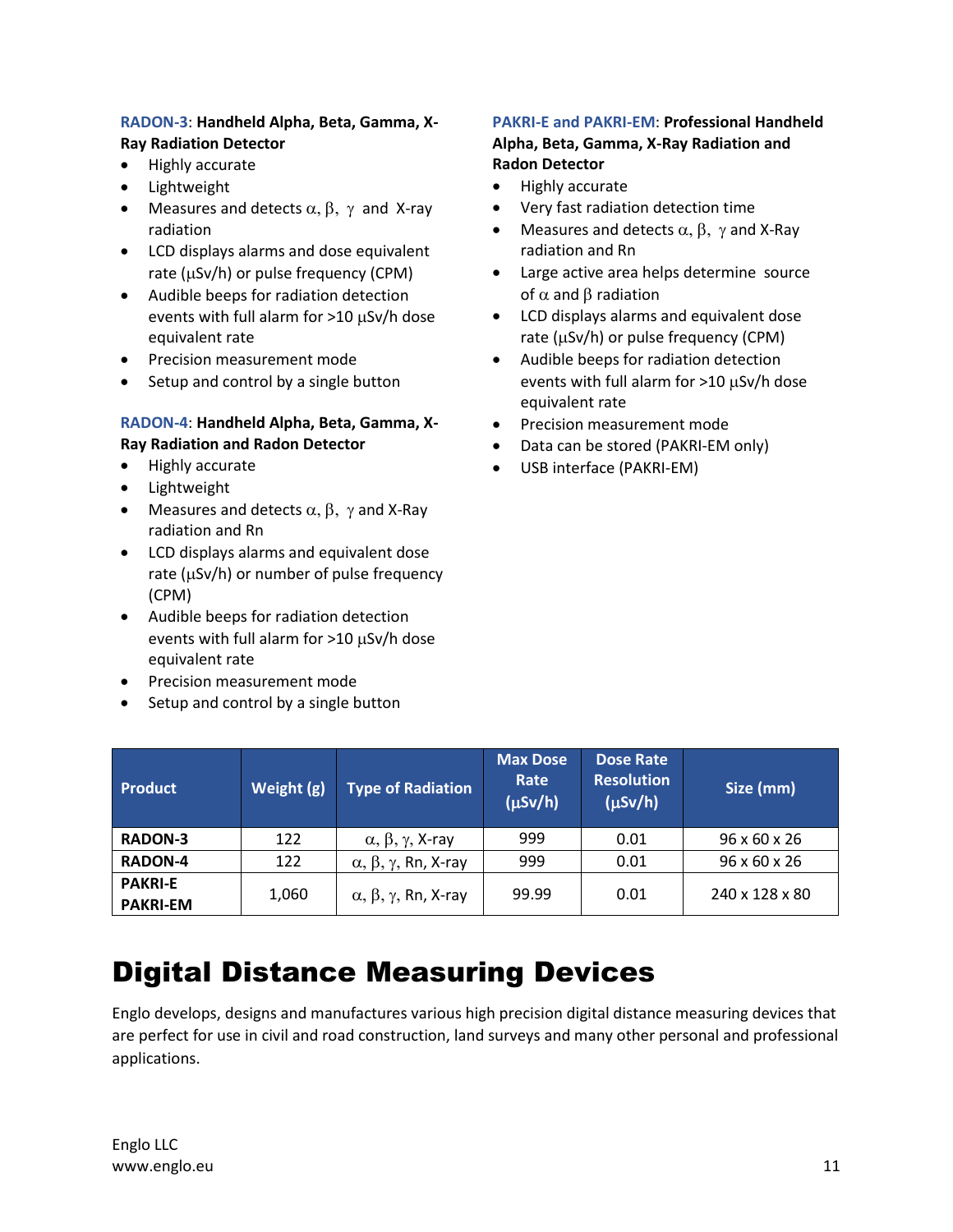The distance measuring instruments include handheld distance measuring wheels or surveyor's wheels and bicycle-mounted distance measuring devices. The products are easy to use and provide quick and accurate results.

The distance meters can be used to measure the total covered distance and view length of individual segments by including both odometer and segment length readings. Rectangular area can be calculated by a simple push of a button. When the user has exceeded the intended target endpoint, and wants to remove part of the recently covered distance from the measurements, he or she simply has to walk the digital distance measuring device backwards, and the reversed distance will be subtracted from the original results.

The measurement results can be viewed on the LCD screen of the product's electronic unit. The measurement data is stored in the device memory and can later be transferred to a computer via Bluetooth interface.

The electronic unit of the distance meters is very energy efficient and one battery will generally last the user through a whole season, which reduces need for regular maintenance of the device. To further save energy, the electronic unit will automatically turn off after the device has not been used for a certain amount of time.

Englo's digital distance measuring devices are rated IP65 under the international IEC 60529 standard and are splash and dust proof, and as such can be used in rainy weather or go through puddles.

#### **MR-3MT and MR-4MT**: **Digital Measuring Wheel**

- Handheld with wheel
- Lightweight
- Segment length and odometer readings
- Area calculation for rectangular surfaces
- Correction for exceeded target measurement endpoints
- Energy efficient
- Electronic unit with LCD screen
- Computer connection via Bluetooth

#### **BR-1**: **Bicycle-Mounted Digital Distance Measuring Device**

- Bicycle-mounted
- **•** Lightweight
- Segment length and odometer readings
- Area calculation for rectangular surfaces
- Correction for exceeded target measurement endpoints
- Energy efficient
- Electronic unit with LCD screen
- Computer connection via Bluetooth

| Product     | Weight<br>(kg) | <b>Wheel</b><br><b>Diameter</b><br>(cm) | <b>Measuring</b><br>Unit (cm) | <b>Accuracy</b><br>(%) | <b>Max</b><br><b>Distance</b><br>or Area<br>(m) | <b>Max</b><br><b>Speed</b><br>(km/h) | Height (cm)  |
|-------------|----------------|-----------------------------------------|-------------------------------|------------------------|-------------------------------------------------|--------------------------------------|--------------|
| MR-3MT      | 2.2            | 54                                      |                               | $+/-1$                 | 19,999                                          | 10                                   | $760 - 1135$ |
| MR-4MT      |                | 34                                      |                               | $+/-1$                 | 19,999                                          | 10                                   | $690 - 1035$ |
| <b>BR-1</b> | n/a            |                                         |                               | n/a                    | 19,999                                          | 50                                   | n/a          |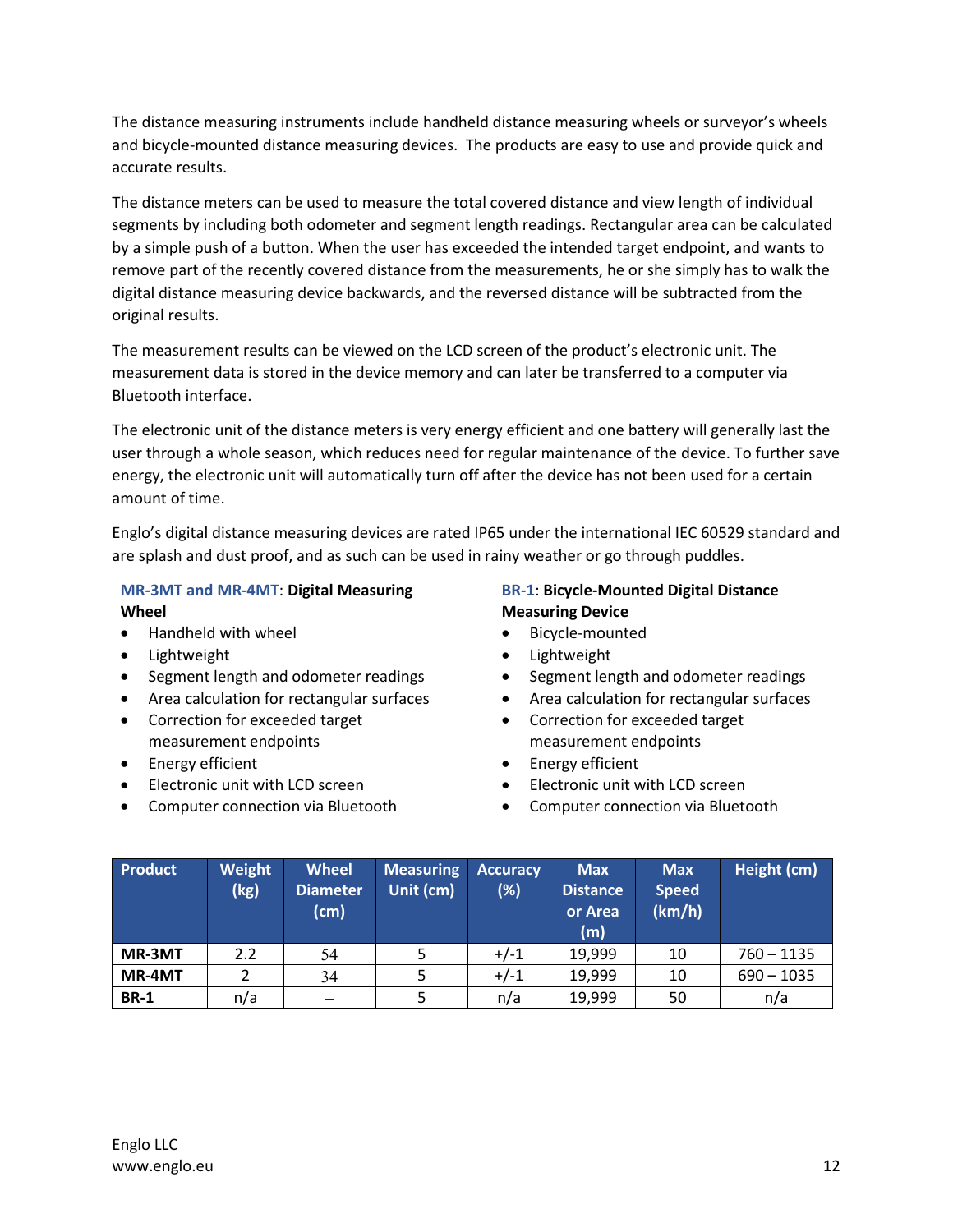# <span id="page-12-0"></span>Material and Cable Length Measuring Devices

Englo product portfolio includes high precision mechanical material and cable length measuring devices for the measurement of length of cable, rubber and plastic pipes or fabric and ribbons. These devices are highly accurate and greatly speed up the measurement process.

The material and cable length meters are handheld or stationary that can be mounted to tables or other support structures. Stationary digital length measuring system KMS-1 also includes a work desk and coil winder to measure out the required length of cable or wire and loop it for easy handling or shipment.

The length meters include both segment and odometer reading, and can be used to measure the material total length and/or view length of individual segments. When the user has exceeded the intended material length endpoint, and wants to remove part of the recently measured length from the measurements, he or she simply has to pull the measured material through the digital length measuring device backwards, and the reversed length will be subtracted from the original results.

The measurement results can be viewed on the product's digital mechanical display.

Englo's digital length measuring devices are rated IP65 under the international IEC 60529 standard. MS-2, MS-5 and KMS-1 include type certificates.

#### **MS-1**: **Digital Material Length Measuring Module**

- Fabric and ribbon length meter
- Highly accurate and lightweight
- Correction for exceeded target measurement endpoints
- Narrow wheel with rubber coating or wide riffled surface aluminum wheel

#### **MS-2**: **Handheld Digital Cable Length Meter**

- Wire and cable length meter
- Highly accurate and lightweight
- Correction for exceeded target measurement endpoints
- Lever for reset to zero
- Type certificate # SI 14-01-003 MID

#### **MS-5**: **Stationary Digital Cable Length Meter**

- Fastened to table or support leg
- Wire and cable length meter
- Correction for exceeded target measurement endpoints
- Lever for reset to zero
- Type certificate # SI 14-01-004 MID

#### **KMS-1**: **Stationary Digital Cable Length Measuring Device with Work Desk and Coil Winder**

- Comes with a working table, coil winder and MS-5
- Wire and cable length meter
- Correction for exceeded target measurement endpoints
- Lever for reset to zero
- MS-5 type certificate # SI 14-01-004 MID

| <b>Product</b> | Weight (g) | <b>Measuring unit</b><br>(cm) | <b>Counter</b><br>Accuracy (%) | <b>Max</b><br><b>Distance</b><br>Range (m) | <b>Max Measuring</b><br>Speed (m/min) |
|----------------|------------|-------------------------------|--------------------------------|--------------------------------------------|---------------------------------------|
| $MS-1$         | 153        |                               | $+/-1$                         | 999.99                                     | 60                                    |
| $MS-2$         | 673        |                               | $+/-1$                         | 999.99                                     | 60                                    |
| $MS-5$         | 689        |                               | $+/-1$                         | 999.99                                     | 60                                    |
| KMS-1          | n/a        |                               | +/-1                           | 999.99                                     | 60                                    |